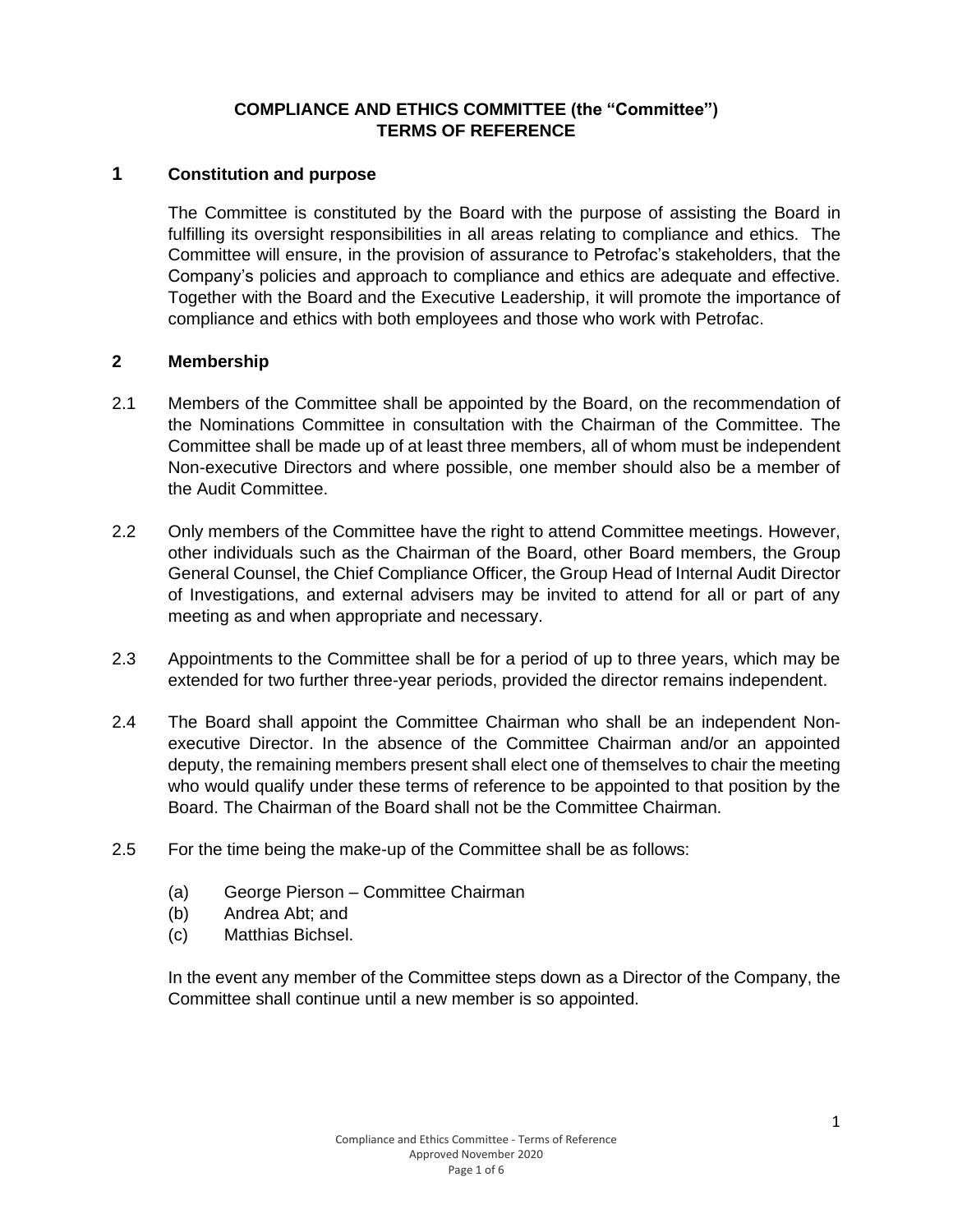## **3 Secretary**

3.1 The Head of Company Secretariat or their nominee shall act as the Secretary of the Committee and will ensure that the Committee receives information and papers in a timely manner to enable full and proper consideration to be given to the issues.

## **4 Quorum**

4.1 The quorum necessary for the transaction of business shall be two members. A duly convened meeting of the Committee at which a quorum is present shall be competent to exercise all or any of the authorities, powers and discretions vested in or exercisable by the Committee.

## **5 Meetings**

- 5.1 The Committee shall meet (including telephonically and electronically) at least four times a year at appropriate intervals, and at such other times as required. Additional meetings may be convened at the request of any Committee member, the Group General Counsel, the Chief Compliance Officer or the Group Heads of Legal, Finance or Internal Audit.
- 5.2 Outside of the formal meeting programme, the Committee Chairman will maintain a dialogue, as required and appropriate, with senior individuals in the Group, including the Board Chairman, the Group Chief Executive, the Chief Financial Officer, the Group General Counsel and the Chief Compliance Officer.

### **6 Notice of Meetings**

- 6.1 Meetings of the Committee shall be called by the Secretary of the Committee at the request of any of its members.
- 6.2 Unless otherwise agreed, notice of each meeting confirming the venue, time and date together with an agenda of items to be discussed, shall be forwarded to each member of the Committee and any other person required to attend, no later than three working days before the date of the meeting. Supporting papers shall be sent to Committee members and to other attendees as appropriate, at the same time.
- 6.3 Notices, agendas and supporting papers can be sent in electronic form.

# **7 Minutes of Meetings**

- 7.1 The Secretary shall minute the proceedings and resolutions of all Committee meetings, including the names of those present and in attendance.
- 7.2 The Secretary shall ascertain, at the beginning of each meeting, the existence of any conflicts of interest and minute them accordingly.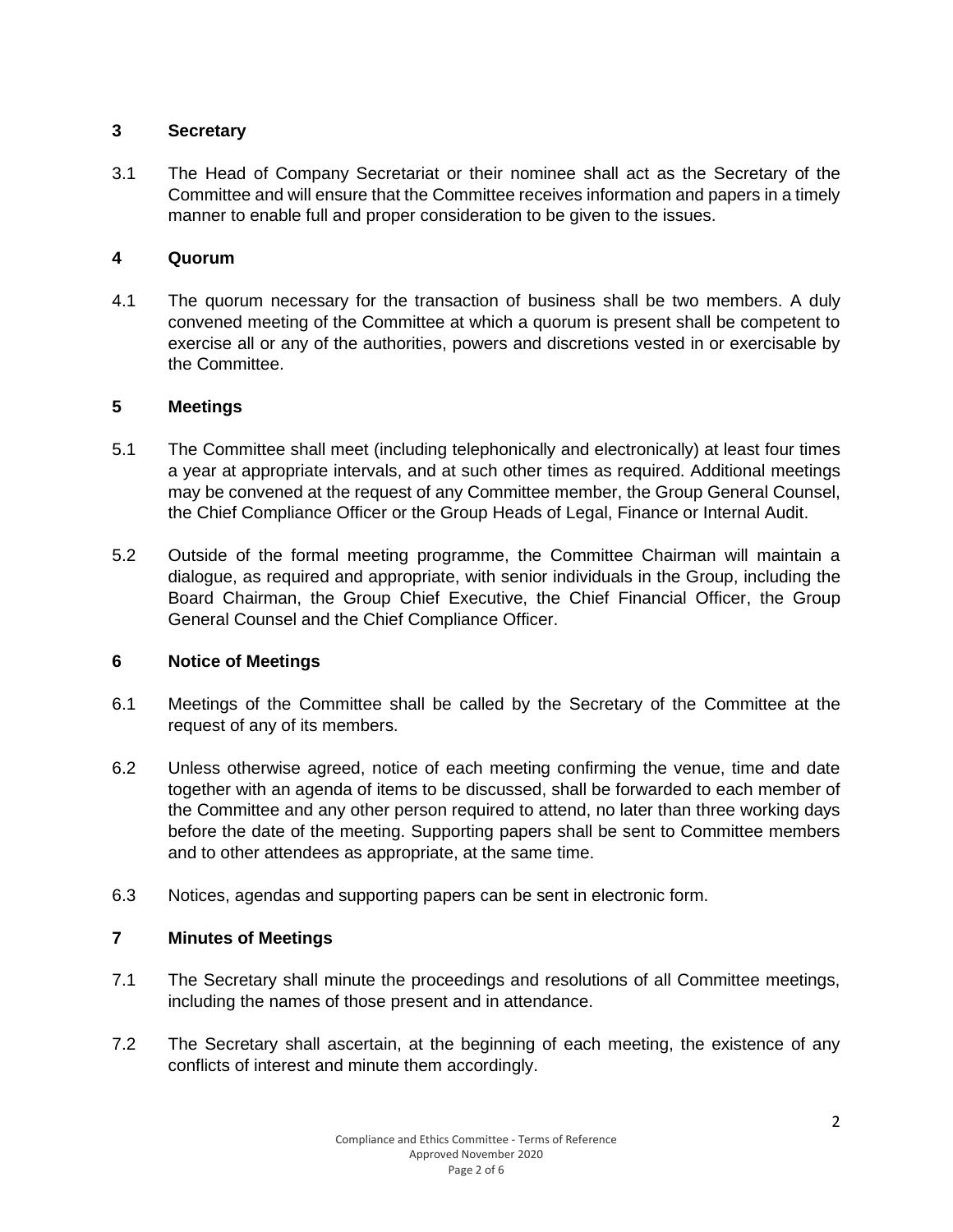7.3 Minutes of Committee meetings shall be circulated promptly to all members of the Committee and once agreed, circulated to all members of the Board and to any other members of the Group, unless in the opinion of the Committee Chairman, it would be inappropriate to do so.

### **8 Annual General Meeting**

8.1 The Committee Chairman shall attend the Annual General Meeting prepared to respond to any shareholder questions on the Committee's activities.

## **9 Responsibilities of the Committee Chairman**

The responsibilities of the Committee Chairman shall include fostering an open, inclusive and, where appropriate, challenging discussion as well as engaging with principal stakeholders on significant matters related to the areas of responsibility of the Committee.

### **10 Duties**

Petrofac has certain principles and rules relating to compliance and ethics which are set out in the Company's Code of Conduct and its supporting documents. These ensure an appropriate focus on compliance and ethics issues and clarify accountability within the Petrofac leadership group. The Committee has been established to uphold and oversee the implementation of these principles and rules, consider and approve any proposed amendments and promote the communication of Petrofac's commitment to compliance and ethical matters to all staff and its stakeholders.

In order to satisfy its obligations to uphold the principles and rules set out in the Code of Conduct, the Committee shall have oversight of the Group as a whole and, unless required otherwise by regulation, shall carry out the duties set out below:

- 10.1 assist the Board in fulfilling its oversight responsibilities in relation to the Company's compliance and ethics programme;
- 10.2 advise the Board and make recommendations on the development and implementation of strategy, policy, procedures and processes in respect of compliance and ethical matters;
- 10.3 keep under review key compliance and ethical risks and monitor the adequacy and effectiveness of respective mitigation activities and controls;
- 10.4 keep under review the Company's procedures for detecting fraud;
- 10.5 keep under review the Company's systems and controls for the prevention of bribery and receive reports on non-compliance;
- 10.6 keep under review the adequacy and effectiveness of the Company's anti-money laundering systems and controls;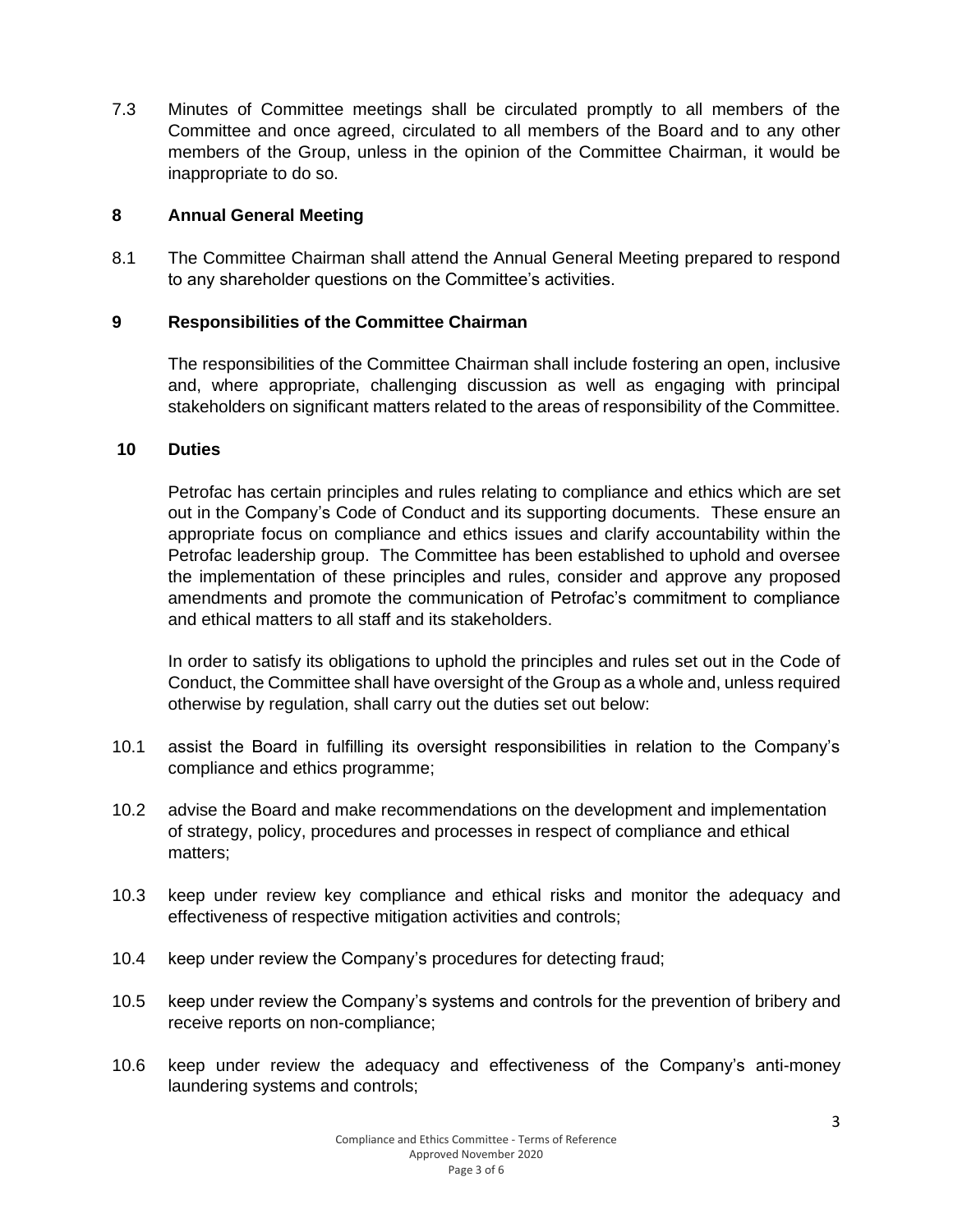- 10.7 oversee the development and monitor the implementation and effectiveness of the Group Compliance Charter, the Company's Code of Conduct and other policies, procedures and standards in relation to compliance and ethics, including the Standard for the Prevention of Bribery and Corruption, the Standard for Anti-Money Laundering, the Ethical, Social and Regulatory Risk Policy, the Trade Compliance Policy, and the Conflict of Interest Policy;
- 10.8 review and approve at least annually and, if considered appropriate, recommend amendments to:
	- 10.8.1 the Group Compliance Charter, the Company's Code of Conduct, the Standard for the Prevention of Bribery and Corruption, the Standard for Anti-Money Laundering, the Ethical, Social and Regulatory Risk Policy, the Trade Compliance Policy, and the Conflict of Interest Policy; and
	- 10.8.2 the Company's compliance programme, including the processes and procedures in place for the identification, assessment, management and reporting of compliance and ethical risk and controls, to ensure they adequately reflect the Company's legal obligations, culture, values and expectations;
- 10.9 evaluate the compliance and ethical aspects of Company culture and make recommendations to the Board on steps to be taken to ensure a culture of integrity and honesty exists in the Company's business dealings;
- 10.10 monitor and approve the role and mandate of the Group compliance function, approve the appointment or termination of the Chief Compliance Officer receive regular reports from the Company's Chief Compliance Officer and keep under review the adequacy and effectiveness of the Company's compliance function;
- 10.11 receive reports and review findings of significant internal and external investigations, audits and reviews regarding significant fraud or error, or possible breaches of compliance and ethics policies and procedures. Exercise oversight, where possible, over any such investigation impacting the Group;
- 10.12 oversee, review and approve, as required and in liaison as necessary with the Audit Committee, the adequacy and security of the Company's arrangements for its employees and contractors to raise concerns, in confidence, about possible wrongdoing and impropriety in financial reporting or other matters and ensure such systems (and any other systems it considers necessary) adequately and securely allow ethical concerns to be raised in confidence. The Committee shall ensure that these arrangements allow proportionate and independent investigation of such matters and appropriate follow up action;
- 10.13 as necessary and where permitted by law, support the Company in engaging with regulatory bodies, industry groups, advisers and other stakeholders regarding ethical issues and compliance matters; and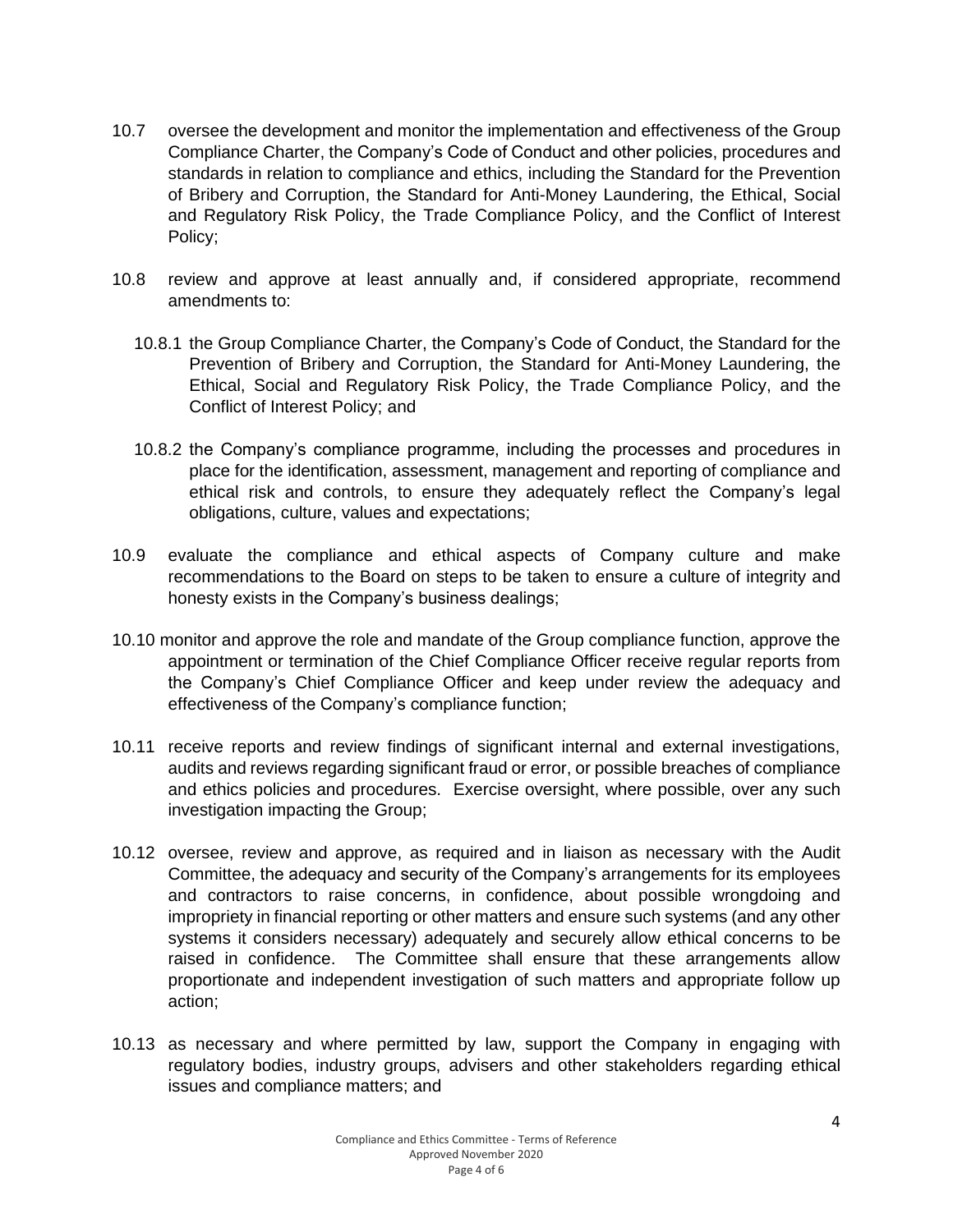- 10.14 ensure the Chief Compliance Officer and the Director of Investigations have direct access to the Chairman of the Board and to the Committee Chairman.
- 10.15 work and liaise as necessary with all other Board committees, ensuring the interaction between Committees and with the Board is reviewed regularly.

## **11 Reporting Responsibilities**

- 11.1 The Committee Chairman shall report formally to the Board on its proceedings after each meeting on matters within its duties and responsibilities.
- 11.2 The Committee shall make whatever recommendations to the Board it deems appropriate on any area within its remit where action, improvement or change is proposed.

11.3 Through the Committee Chairman, and in conjunction with the Chairman of the Board, ensure that the Company maintains contact as required with its principal shareholders about compliance and ethics.11.4 The Committee shall compile a report to shareholders on its activities which will be included in the Company's annual report.

## **12 Other matters**

The Committee shall:

- 12.1 arrange for periodic reviews of its own performance and, at least annually, review its constitution and Terms of Reference to ensure it is operating at maximum effectiveness and recommend any changes it considers necessary to the Board for approval. These Terms of Reference may only be amended with the consent of the Board;
- 12.2 have access to sufficient resources in order to carry out its duties, including access to the Company Secretariat for assistance when required;
- 12.3 be provided with appropriate and timely training, both in the form of an induction programme for new members and on an ongoing basis for all members; and
- 12.4 give due consideration to relevant laws and regulations, the provisions of the UK Corporate Governance Code and published guidance, the requirements of the FCA's Listing Rules, Prospectus and Disclosure and Transparency Rules, the requirements of the UK's Bribery Act 2010 and any other applicable rules, as appropriate.

### **13 Authority**

The Committee is authorised by the Board to carry out the duties set out in these Terms of Reference. In fulfilling its duties, the Committee is authorised by the Board to:

13.1 seek any information it requires from any employee of the Company in order to perform its duties.